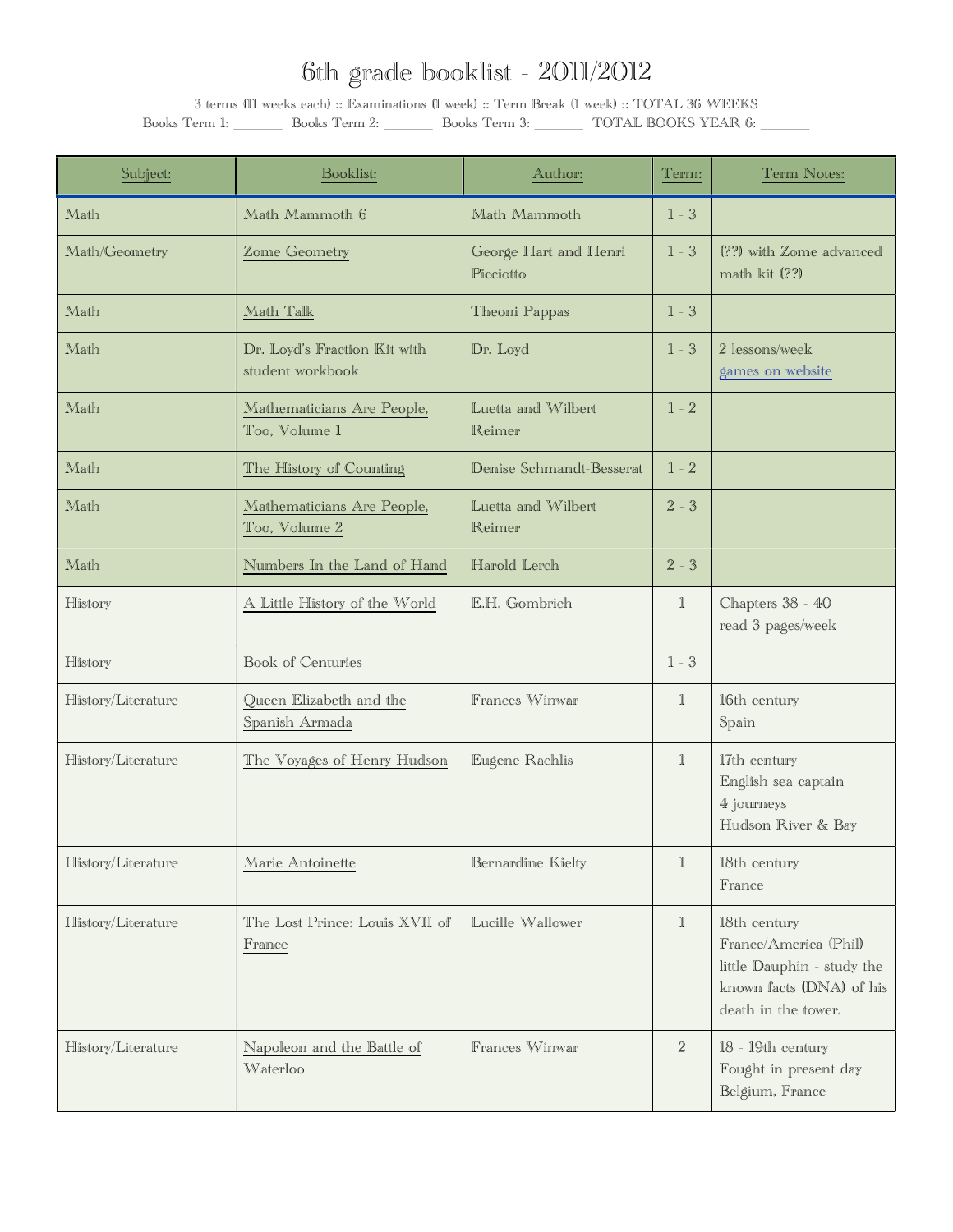| Subject:           | Booklist:                                | Author:                        | Term:          | Term Notes:                                                        |
|--------------------|------------------------------------------|--------------------------------|----------------|--------------------------------------------------------------------|
| History/Literature | Hornblower Goes to Sea<br>Cadet edition  | C. S. Forester                 | $\overline{2}$ | 19th century<br>Royal Navy<br>Napoleonic Wars                      |
| History/Literature | Stories from the Americas                | Frank Henius                   | $\overline{2}$ | Folklore and short stories<br>from the Latin American<br>Republics |
| History/Literature | Nacar the White Deer                     | Elizabeth Borton de<br>Trevino | $\overline{2}$ | early 17th century<br>Old Mexico/New World<br>settlement           |
| History/Literature | Four Great Americans                     | James Baldwin                  | $\mathcal{S}$  | Washington<br>Franklin<br>Webster<br>Lincoln                       |
| History            | This Country of Ours                     | H.E. Marshall                  | $\mathfrak{Z}$ | p. 1 - 415 (goes up<br>through the Revolution)                     |
| History/Literature | The Reb and the Redcoats                 | Constance Savery               | $\mathfrak{Z}$ | 18th century<br>War of Independence<br>Europe/England              |
| History/Literature | Early Thunder                            | Jean Fritz                     | $\mathcal{S}$  | 18th century<br>American Revolution                                |
| History/Literature | The Story of Daniel Boone                | William O. Steele              | $\mathfrak{Z}$ | 18th century<br>America                                            |
| Religion           | Baltimore Catechism #2                   | St. Joseph                     | $1 - 3$        | Part One: The Creed                                                |
| Religion           | Story Library of the Saints              | Joan Windham                   | $1 - 3$        | Read with the Liturgical<br>Year                                   |
| Religion           | Lingua Angelica                          | Memoria Press                  | $1 - 3$        | Choose hymn based on<br>liturgical season                          |
| Religion           | St. Ignatius and the Company<br>of Jesus | August Derleth                 | $\mathbbm{1}$  | Read 8 pages/day<br>2x/week                                        |
| Religion           | St. Therese and the Roses                | Helen Walker Holman            | $\overline{2}$ | Read 7 pages/day<br>2x/week                                        |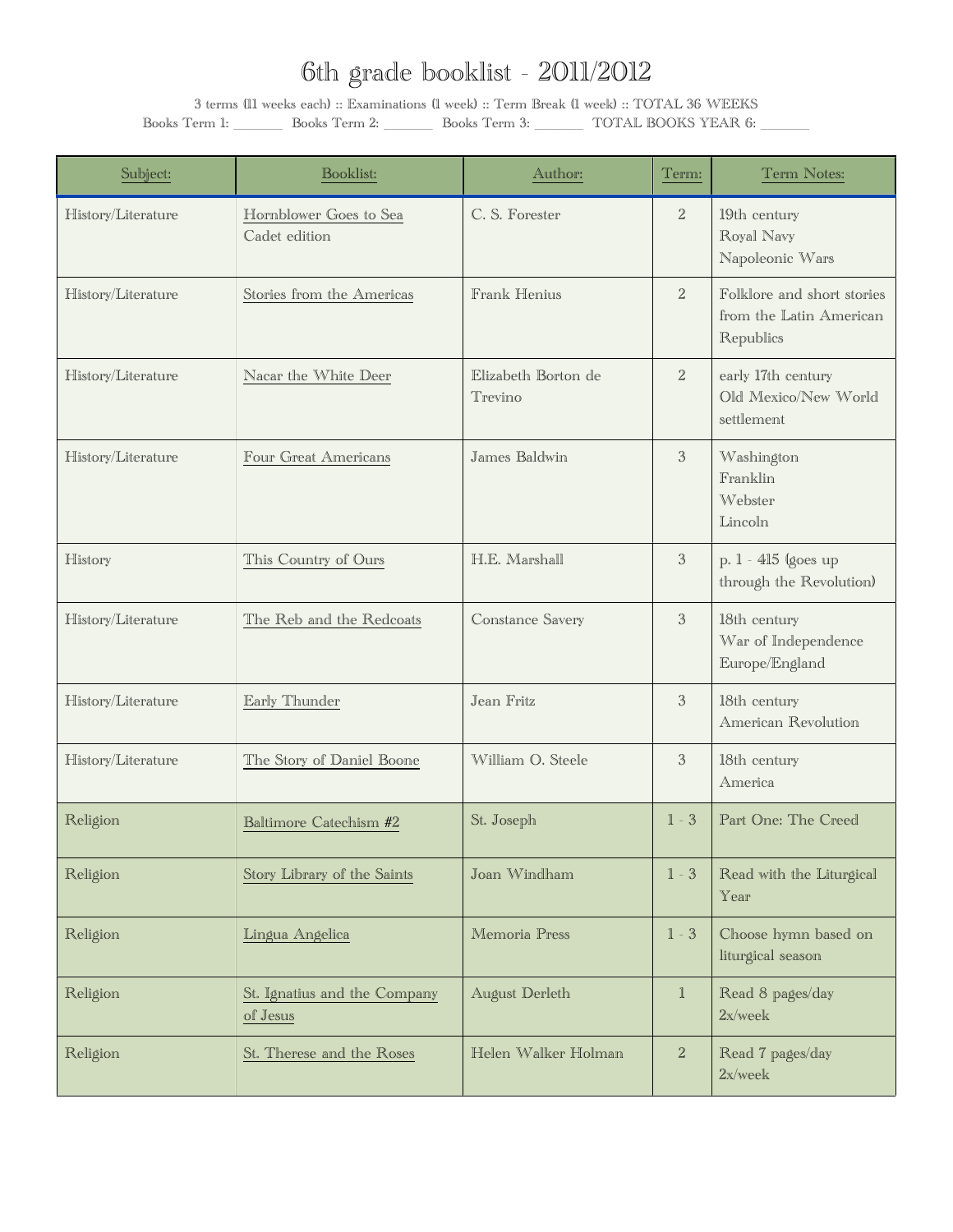| Subject:      | Booklist:                                                   | Author:                                                              | Term:          | Term Notes:                                                                |
|---------------|-------------------------------------------------------------|----------------------------------------------------------------------|----------------|----------------------------------------------------------------------------|
| Religion      | Enjoy the Mass                                              | Condensed from 19<br>sermons from the<br>Carmelite rite<br>Impr 1937 | $\mathfrak{B}$ | Describes a Low Mass                                                       |
| Geography     | Geography Through Literature<br>guide                       | <b>Beautiful Feet</b>                                                | $1 - 3$        | Panoramic Geography                                                        |
| Geography     | Paddle to the Sea                                           | Holling C. Holling                                                   | $\mathbb{1}$   | 1 lesson/week<br>Mapwork                                                   |
| Geography     | Tree in the Trail                                           | Holling C. Holling                                                   | $\overline{2}$ | 1 lesson/week<br>Mapwork                                                   |
| Geography     | Minn of the Mississippi                                     | Holling C. Holling                                                   | $\mathfrak{Z}$ | 1 lesson/week<br>Mapwork                                                   |
| Geography     | Atlas                                                       |                                                                      | $\mathbb{I}$   | Map Work<br>Review Europe<br>Review North America<br>Central/South America |
| Geography     | Atlas                                                       |                                                                      | $\overline{2}$ | Map Work<br>Central/South America                                          |
| Geography     | Atlas                                                       |                                                                      | $\mathfrak{Z}$ | Map Work<br>Asia                                                           |
| Language Arts | The Charlotte Mason Method                                  |                                                                      | $1 - 3$        | 3 written narrations/week<br>2 dictation selections/<br>week               |
| Language Arts | Winston Grammar                                             | Paul Erwin                                                           | $1 - 3$        | 1 lesson/week                                                              |
| Language Arts | Grammar Land                                                | M. L. Nesbit                                                         | $1 - 3$        | 1 chapter/week                                                             |
| Science       | The Secret of Everyday Things                               | Jean Henri Fabre                                                     | $1 - 3$        |                                                                            |
| Science       | Great Inventors and Their<br>Inventions                     | Frank Bachman                                                        | $1 - 3$        |                                                                            |
| Science       | Mr. Wizard's 400 Science<br>Experiments                     | Mr. Wizard                                                           | $1 - 3$        |                                                                            |
| Science       | The Man Who Found Out<br>Why: The Story of Gregor<br>Mendel | Gary Webster                                                         | $\mathbbm{1}$  |                                                                            |